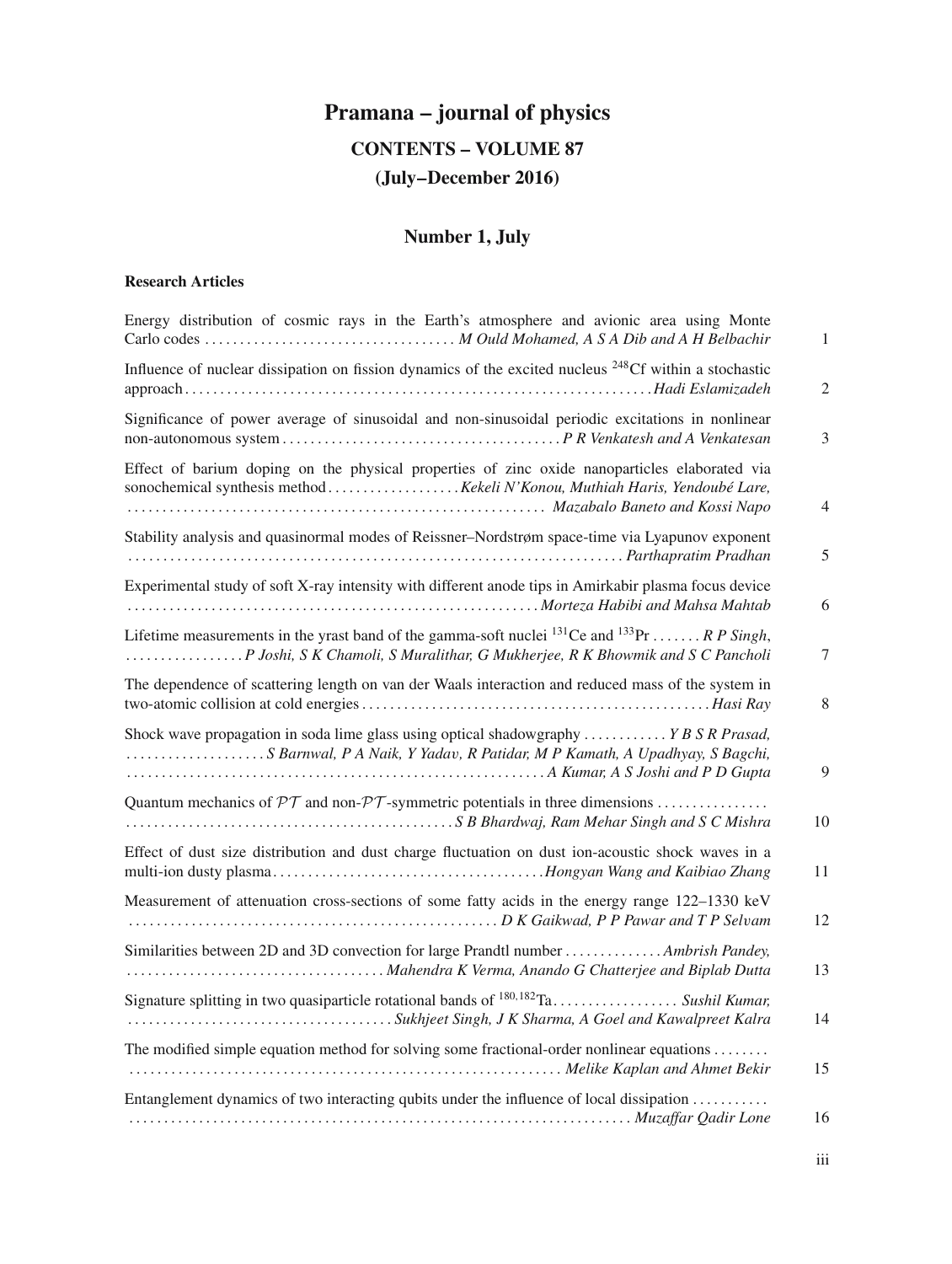#### iv *Volume Contents*

#### **Number 2, August**

| The $(G'/G, 1/G)$ -expansion method for solving nonlinear space-time fractional differential                                                                                                                 | 17 |
|--------------------------------------------------------------------------------------------------------------------------------------------------------------------------------------------------------------|----|
| First integrals and analytical solutions of the nonlinear fin problem with temperature-dependent                                                                                                             | 18 |
| Angular momentum and the electromagnetic top  Gianfranco Spavieri and George T Gillies                                                                                                                       | 19 |
| Nonlinear Rayleigh–Taylor instability of the cylindrical fluid flow with mass and heat transfer                                                                                                              | 20 |
| Brief report: Volume dependence of Grüneisen parameter for solids under extreme compression                                                                                                                  | 21 |
| Investigations on the local structure and the spin-Hamiltonian parameters for the tetragonal $Cu^{2+}$<br>centre in ZnGeF <sub>6</sub> .6H <sub>2</sub> O crystal Li Chao-Ying, Huang Ying and Zheng Xue Mei | 22 |
| A Bohmian approach to the perturbations of non-linear Klein–Gordon equation                                                                                                                                  | 23 |
| Chaotic behaviour from smooth and non-smooth optical solitons under external perturbation                                                                                                                    | 24 |
| End modes in arrays of modulated Su-Schrieffer-Heeger chains  Brajesh Narayan                                                                                                                                | 25 |
| Effects of particle size and laser wavelength on heating of silver nanoparticles under laser irradiation                                                                                                     | 26 |
| On phase-space representations of quantum mechanics using Glauber coherent states                                                                                                                            |    |
|                                                                                                                                                                                                              | 27 |
| Momentum distribution of charged particles in jets in dijet events and comparison to perturbative<br>QCD predictions  M E Zomorrodian, M Hasheminia, S M Zabihinpour and A Mirjalili                         | 28 |
|                                                                                                                                                                                                              | 29 |
| Structural, photoconductive, thermoelectric and activation energy measurements of V-doped<br>transparent conductive $SnO2$ films fabricated by spray pyrolysis technique  R Nasiraei,                        | 30 |
| Kink degeneracy and rogue potential solution for the $(3+1)$ -dimensional B-type Kadomtsev-                                                                                                                  | 31 |
| Dynamics of 'quantumness' measures in the decohering harmonic oscillator  Peter A Rose,                                                                                                                      | 32 |
| L subshell fluorescent X-ray measurements to study CK transitions in the $66 \le Z \le 83$ region                                                                                                            | 33 |
| Hermite-distributed approximating functional-based formulation of multiconfiguration time-<br>dependent Hartree method: A case study of quantum tunnelling in a coupled double-well system                   | 34 |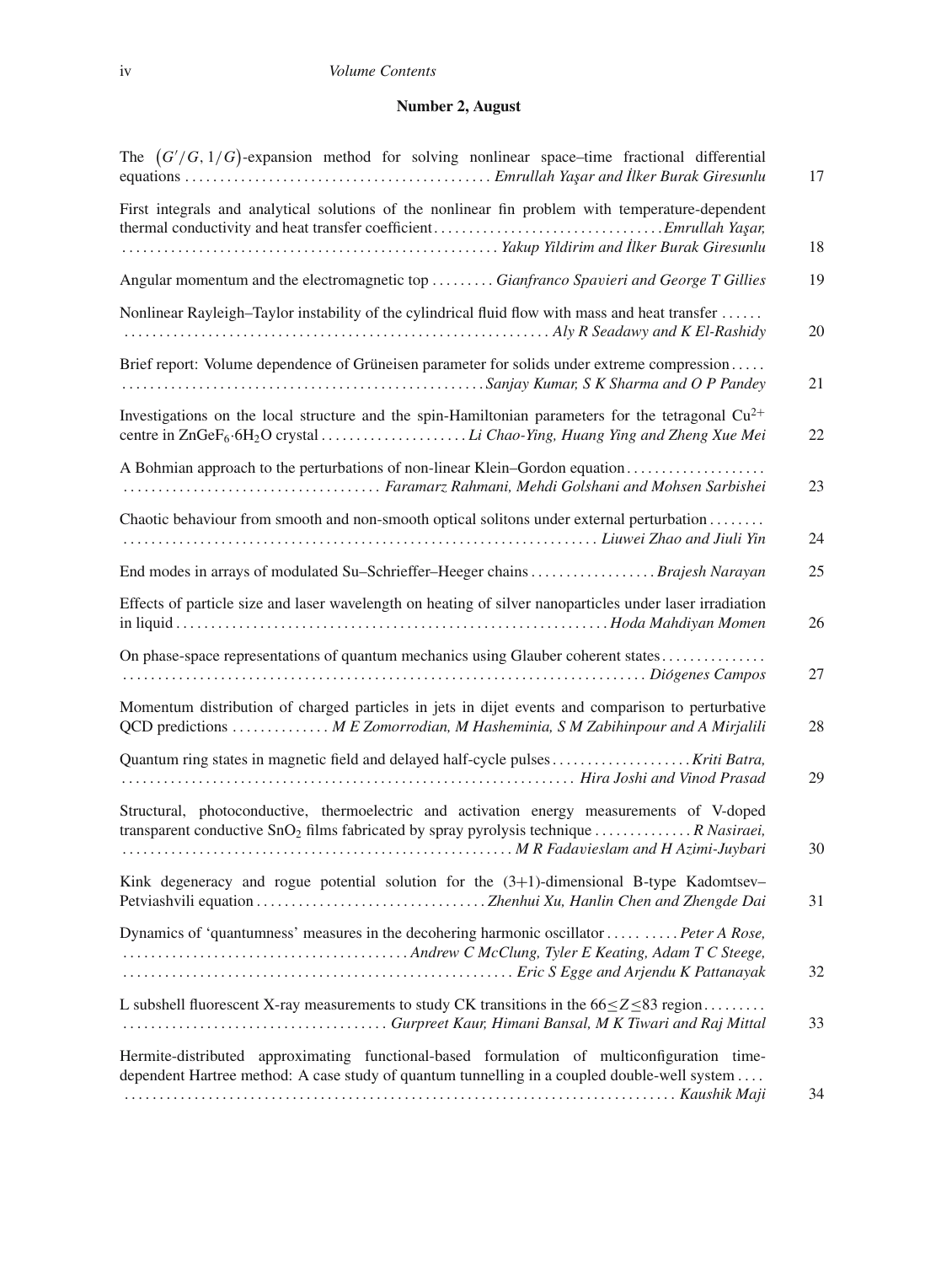## **Number 3, September**

## **Theme issue on Higgs Physics**

|                                                                                                                       | $\mathbf{i}$ |
|-----------------------------------------------------------------------------------------------------------------------|--------------|
| A review of the discovery of SM-like Higgs boson in $H \rightarrow \gamma \gamma$ decay channel with the CMS detector | 35           |
| The model-independent analysis for Higgs boson  M D Naimuddin and Shivali Malhotra                                    | 36           |
|                                                                                                                       | 37           |
| Naturalness problem: Off the beaten track  Indrani Chakraborty and Anirban Kundu                                      | 38           |
|                                                                                                                       | 39           |
| Scalar sector of two-Higgs-doublet models: A minireview Gautam Bhattacharyya                                          | 40           |
|                                                                                                                       | 41           |
| A mini review on CP-violating minimal supersymmetric Standard Model Higgs                                             | 42           |
| Electroweak phase transition and some related phenomena – a brief review Buddhadeb Ghosh                              | 43           |
|                                                                                                                       | 44           |

## **Number 4, October**

| Various properties of the $0.6BaTiO_3-0.4Ni_{0.5}Zn_{0.5}Fe_2O_4$ multiferroic nanocomposite                                  | 45 |
|-------------------------------------------------------------------------------------------------------------------------------|----|
| The effect of concentration of $H_2$ physisorption on the current-voltage characteristic of armchair BN                       | 46 |
| Cylindrically symmetric cosmological model in the presence of bulk stress with varying $\Lambda$                              | 47 |
| Statistical model of stress corrosion cracking based on extended form of Dirichlet energy: Part 2                             | 48 |
|                                                                                                                               | 49 |
| Optimal control of vibrational transitions of HCl  Krishna Reddy Nandipati                                                    | 50 |
| A note on analytical solutions of nonlinear fractional 2D heat equation with non-local integral terms                         | 51 |
| Root mean square radii of heavy flavoured mesons in a quantum chromodynamics potential model<br>Tapashi Das and D K Choudhury | 52 |
| A generic travelling wave solution in dissipative laser cavity  Baldeep Kaur and Soumendu Jana                                | 53 |
| Calculation of energy spectrum of ${}^{12}C$ isotope with modified Yukawa potential by cluster models                         | 54 |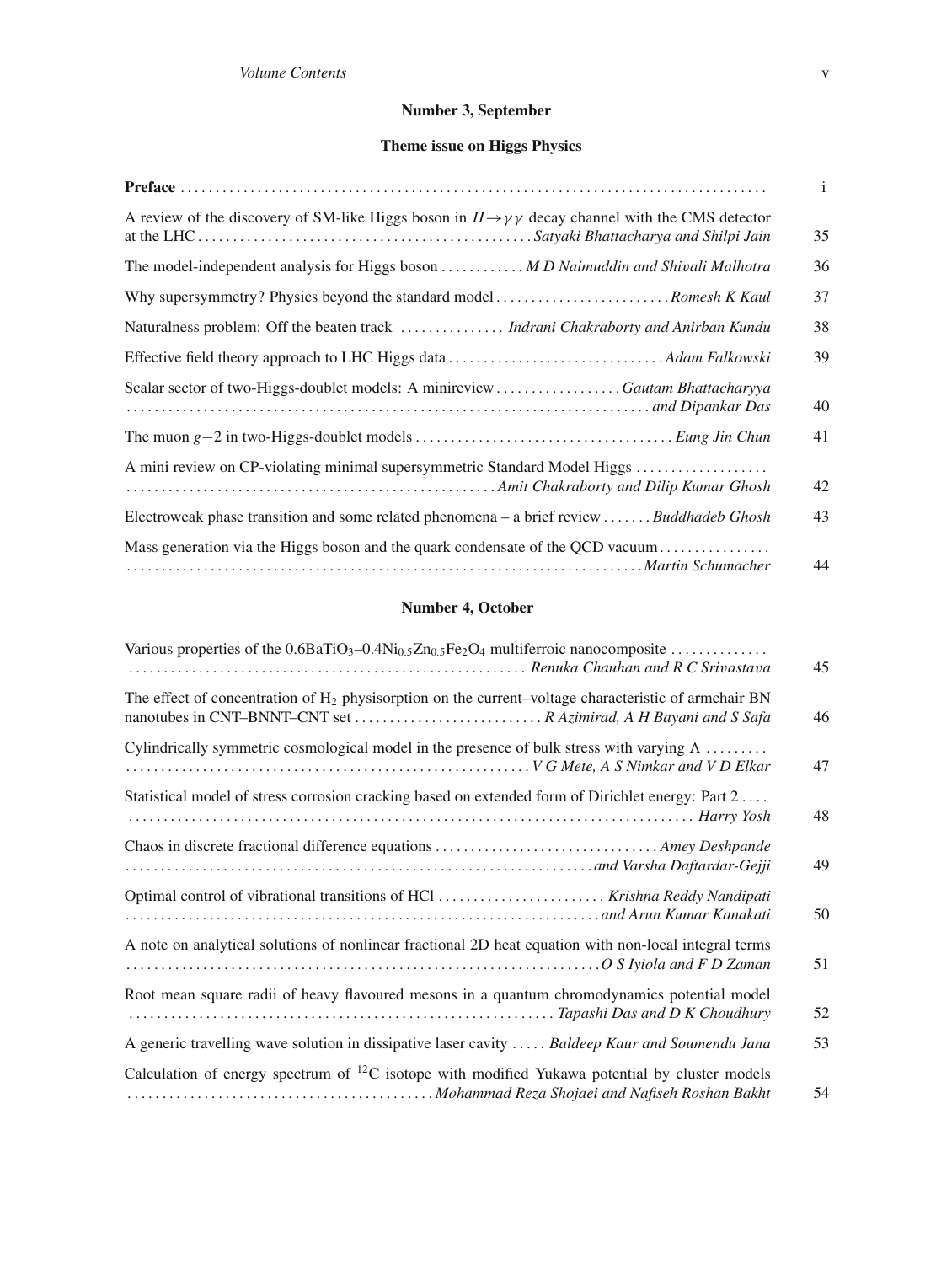vi *Volume Contents*

| Periodic solutions of Wick-type stochastic Korteweg-de Vries equations  Jin Hyuk Choi,                                                                                                   | 55 |
|------------------------------------------------------------------------------------------------------------------------------------------------------------------------------------------|----|
| Synthesis, characterization and third-order nonlinear optical properties of polydiacetylene<br>nanostructures, silver nanoparticles and polydiacetylene–silver nanocomposites B Bhushan, | 56 |
| Structural, morphological, optical and antibacterial activity of rod-shaped zinc oxide and manganese-                                                                                    | 57 |
| Overlapping community detection using weighted consensus clustering  Lintao Yang,                                                                                                        | 58 |
| The classification of the single travelling wave solutions to the variant Boussinesq equations                                                                                           | 59 |
|                                                                                                                                                                                          | 60 |
| Relativistic quantum correlations in bipartite fermionic states  S Khan and N A Khan                                                                                                     | 61 |
| Effects of thermal stratification on transient free convective flow of a nanofluid past a vertical plate                                                                                 | 62 |
| Homotopy deform method for reproducing kernel space for nonlinear boundary value problems                                                                                                | 63 |

## **Number 5, November**

| Symmetry and conservation law structures of some anti-self-dual (ASD) manifolds                                                                                                           | 64 |
|-------------------------------------------------------------------------------------------------------------------------------------------------------------------------------------------|----|
| Review: Characterizing and quantifying quantum chaos with quantum tomography                                                                                                              | 65 |
|                                                                                                                                                                                           | 66 |
| Effect of Ar bombardment on the electrical and optical properties of low-density polyethylene films                                                                                       | 67 |
| Breaking soliton equations and negative-order breaking soliton equations of typical and higher orders                                                                                     | 68 |
| Triple differential cross-sections for the ionization of metastable 2P-state hydrogen atoms by                                                                                            | 69 |
| Nonlinear propagation of weakly relativistic ion-acoustic waves in electron-positron-ion plasma                                                                                           | 70 |
| Spinning Earth and its Coriolis effect on the circuital light beams: Verification of the special relativity                                                                               | 71 |
| Optical characteristics of transparent samarium oxide thin films deposited by the radio-frequency<br>sputtering technique  A A Atta, M M El-Nahass, Khaled M Elsabawy, M M Abd El-Raheem, | 72 |
| Heavy quarkonium properties from Cornell potential using variational method and supersymmetric                                                                                            | 73 |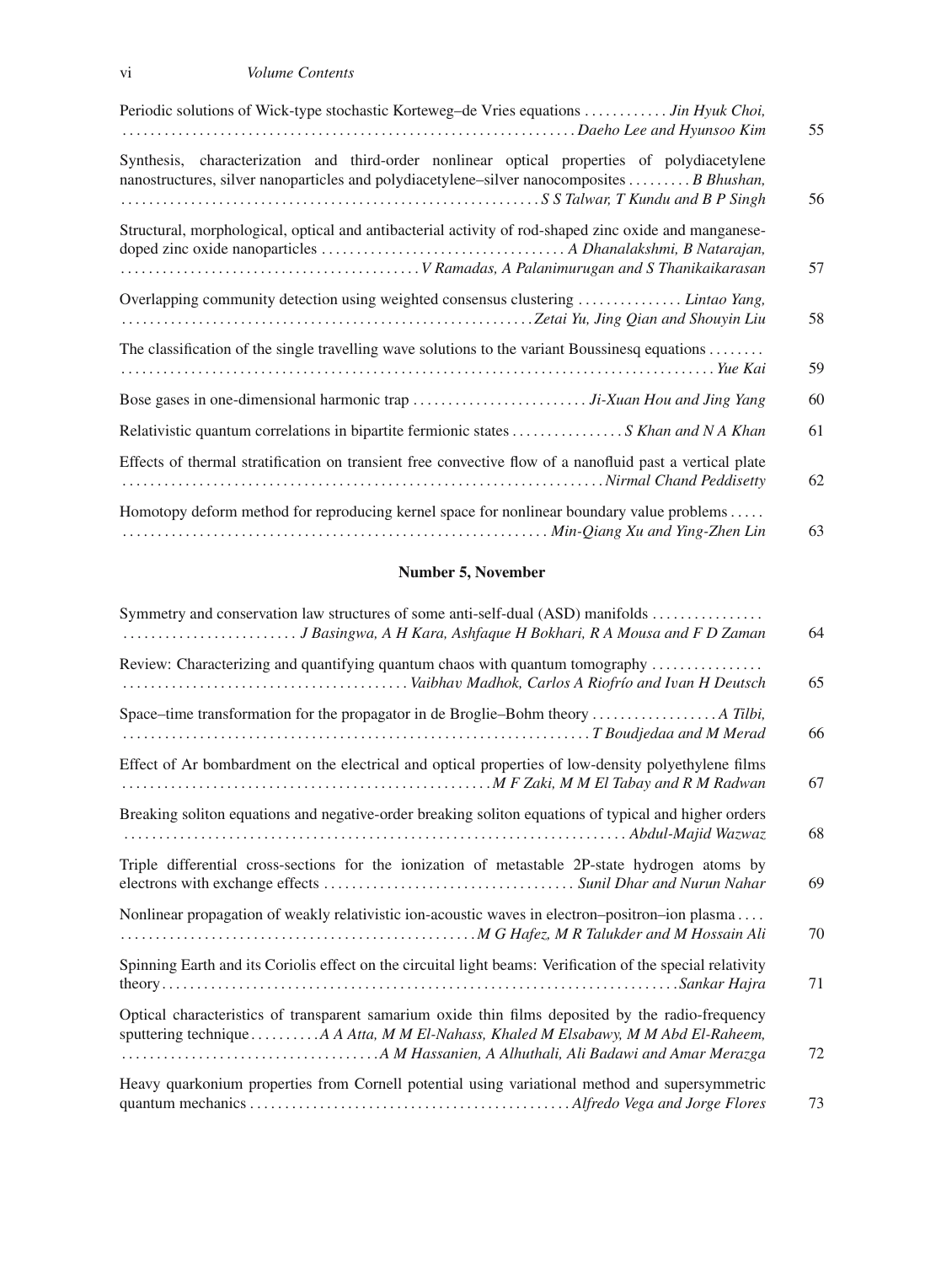| Physics design of a 10 MeV, 6 kW travelling wave electron linac for industrial applications                                                                                                         | 74 |
|-----------------------------------------------------------------------------------------------------------------------------------------------------------------------------------------------------|----|
|                                                                                                                                                                                                     | 75 |
| Nonlinear interaction of ultraintense laser pulse with relativistic thin plasma foil in the radiation                                                                                               | 76 |
| Bifurcations and new exact travelling wave solutions for the bidirectional wave equations                                                                                                           | 77 |
| Formation of ground and excited hydrogen atoms in proton-potassium inelastic scattering                                                                                                             | 78 |
| New analytical solutions for nonlinear physical models of the coupled Higgs equation and the<br>Maccari system via rational $exp(-\varphi(\eta))$ -expansion method  Ayyaz Ali, Muhammad Asad Iqbal | 79 |
| Phenomenological approach to describe logistic growth and carrying capacity-dependent growth                                                                                                        | 80 |
| Analysis of tokamak plasma confinement modes using the fast Fourier transformation                                                                                                                  | 81 |

#### **Number 6, December**

| Enhancement in the gain recovery of a semiconductor optical amplifier by device temperature control                                                                                        | 82 |
|--------------------------------------------------------------------------------------------------------------------------------------------------------------------------------------------|----|
| Hypersurface-homogeneous Universe filled with perfect fluid in $f(R, T)$ theory of gravity                                                                                                 | 83 |
| Linear analysis of degree correlations in complex networks  Ju Xiang, Tao Hu, Yan Zhang,                                                                                                   | 84 |
| Intensity correlations and anticorrelations in a three-level cascade system  Shaik Ahmed,                                                                                                  | 85 |
| Parametric study of radiofrequency helium discharge under atmospheric pressure Safdar Hussain,<br>Hafiz Imran Ahmad Qazi, Shanawer Niaz and Manzoor Ahmad Badar                            | 86 |
| Structural modification and band gap engineering of sol-gel dip-coated thin films of $Zn_{0.75}Mg_{0.25}O$                                                                                 | 87 |
| Magnetized anisotropic dark energy models with constant deceleration parameter                                                                                                             | 88 |
| Complex plasma experimental device $- A$ test bed for studying dust vortices and other collective<br>phenomena Manjit Kaur, Sayak Bose, P K Chattopadhyay, J Ghosh and Y C Saxena          | 89 |
| Folding model analysis of the nucleus–nucleus scattering based on Jacobi coordinates F Pakdel,                                                                                             | 90 |
| Pulse generation and compression using an asymmetrical porous silicon-based Mach-Zehnder                                                                                                   | 91 |
| Plastic scintillator-based hodoscope for the characterization of large-area resistive plate chambers<br>V K S Kashyap, C Yadav, S T Sehgal, R Sehgal, R G Thomas, L M Pant and A K Mohanty | 92 |